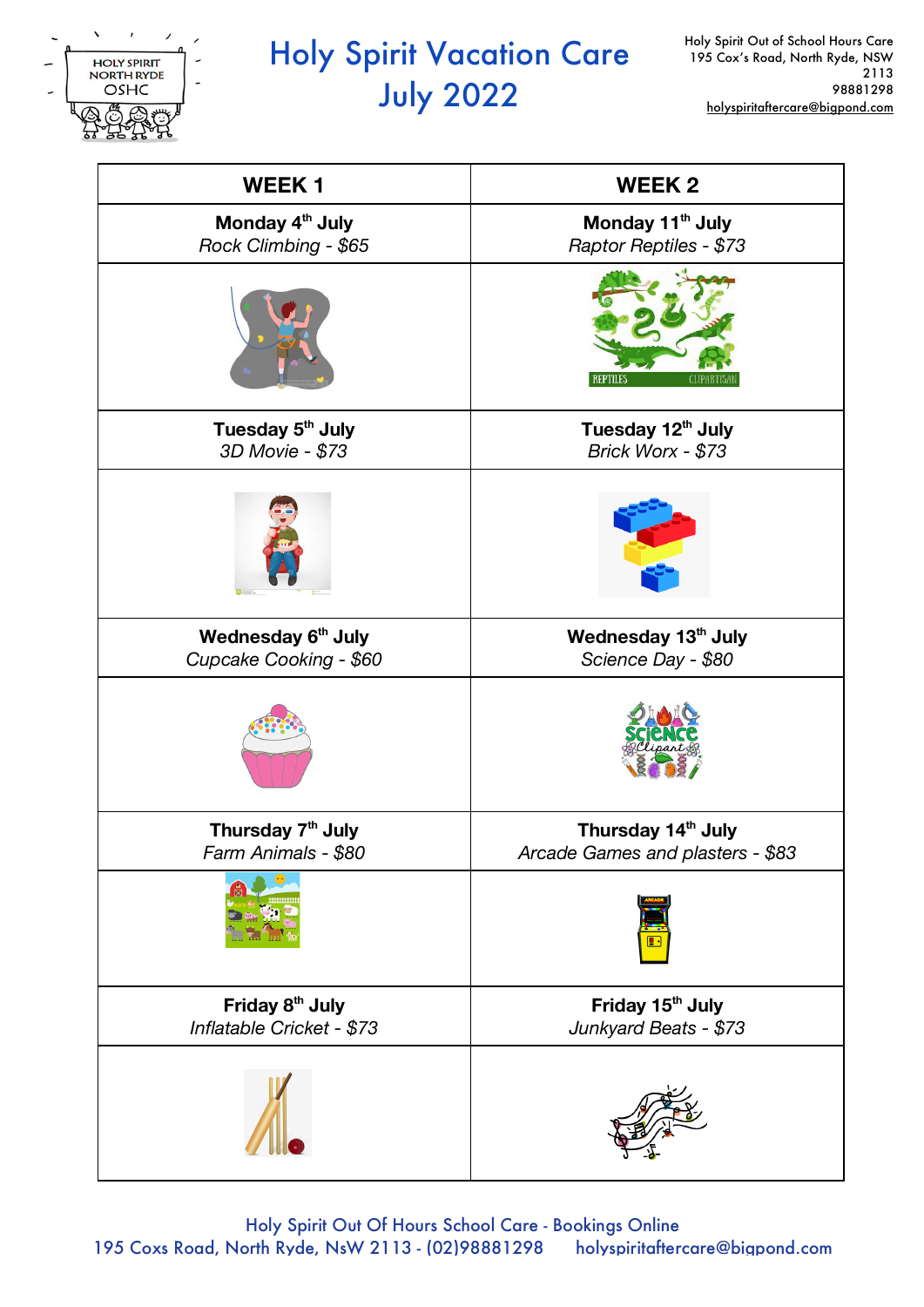

## Holy Spirit Vacation Care July <sup>2022</sup>

## **Week One:**

## Monday 4<sup>th</sup> July - Rock Climbing

Today we'll be testing our climbing skills on a super cool rock-climbing wall in our very own backyard. How high can you climb?

## Tuesday 5<sup>th</sup> July - 3D Movies

What's better than going to the movies? Having the movies come to us! We have a cool truck visiting us showing 3D movies. It's going to be epic!

## Wednesday 6<sup>th</sup> July – Cupcake Cooking

Let's have a bake off and see who can bake and decorate the fanciest cupcakes. And the best part is, we get to eat everything we make. It's going to be scrum-didilly-umptious!

## Thursday 7<sup>th</sup> July - Farm Animals

BAAAA! Guess who's coming back? All your favorite farm animals in our very own backyard. With fluffy sheep, silly goats and many more, which animal are you most looking forward to meeting?

## Friday 8<sup>th</sup> July - Inflatable Cricket

Howzat for an afternoon activity? Not only will we be playing backyard cricket, but it will be inflatable too! How many runs will you get?

## **Week Two:**

## Monday 11<sup>th</sup> July – Raptor Reptiles

Today we will have a hands-on experience with some of Australia's creepiest, scaliest, slimiest reptiles. Its' going to be a safe and educational creepy crawly day!

## Tuesday  $12<sup>th</sup>$  July – Brick Worx

Todays activity is a Lego master builders dream. With endless blocks to choose from, a Lego Instructor will guide us in allowing our wildest imaginations to come to life through Lego.

## Wednesday 13<sup>th</sup> July - Science Day

Put on your lab coats because today we are becoming scientists for a day! We will get to watch a range of experiments and cool science tricks. Who knows, you may just be the next whacky scientist!

## Thursday  $14<sup>th</sup>$  July – Arcade Games (and Plaster Painting)

Have you always wanted to know what cool retro games your mum and dad played when they were your age? Well today you can find out because we are bringing in cool arcade machines which include games like pac-man, space invaders and frogger. It's going to be retro!

We'll also have arts and craft time during the day, were we get to test our plater animal painting skills. Which plaster will you choose to paint?

## Friday  $15<sup>th</sup>$  July – Junkvard Beats

Today we will be putting our music skills to the test, but will we even be using normal instruments? Or will we be using random bits and bobs to make music? I guess you'll just have to find out.